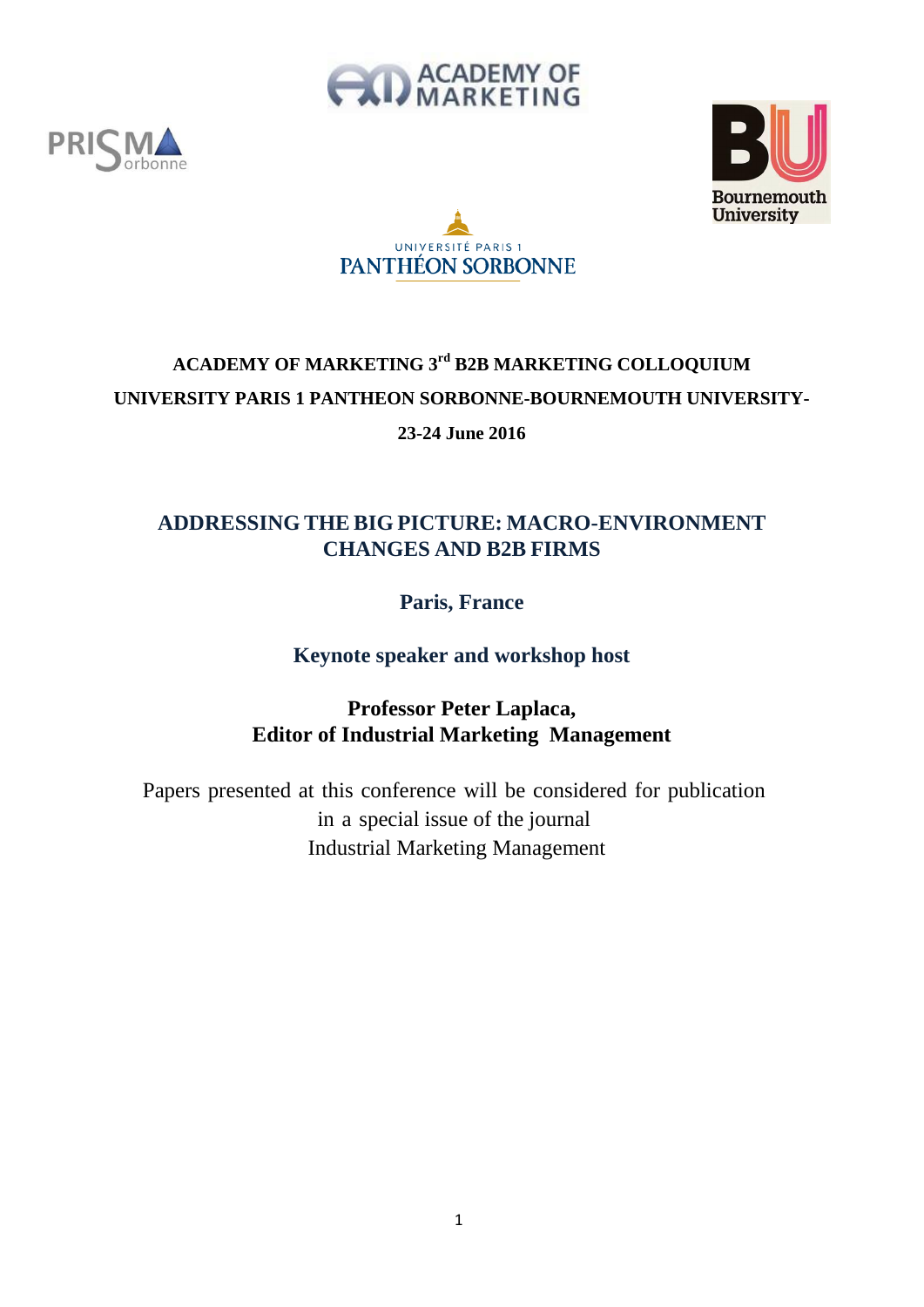## **ADDRESSING THE BIG PICTURE: MACRO-ENVIRONMENT CHANGES AND B2B FIRMS**

To-date, B2B research has examined the factors that drive successful buyer/seller relational exchanges in business markets. However, the focus has mainly been on the supplier, the customer and/or the interaction between them, with little attention being paid to the impact of macro-factors on these interactions. The result is limited knowledge of the complexities that the broader macro-environment encompasses, how these affect the theory and practice of B2B marketing and how their management could be a source of differentiation for B2B firms. In other words, the 'big picture' of where and how B2B firms operate is still lacking.

Macro-environmental changes are both major and uncontrollable. They range from political and legal changes, to demographic and social conditions, as well as technological developments, natural disasters and civil wars. These factors influence firms' decision making, their strategies, innovation, technological prowess, and market performances. . This need, to address the big picture of the impact of the macro environment on B2B firms, provides the topical basis for this Call for Papers.

Relevant topics for the colloquium and special journal issue include (but are not limited to):

- Analysis of B2B relationships and firm responses to macro environmental changes.
- The management of macro-environment changes by B2B firms in the present and the future.
- The effects of political changes on B2B relationships e.g. the current discussions on Britain's continued membership of the EU
- Legal changes, e.g., the growth of patent applications and issues of Intellectual property as indicators of firms' R&D and innovation activities in a country or countries.
- Social and psychological effects of B2B activities with the business customers.
- The impact of technological changes, e.g. how Social media is affecting B2B firms' intelligence gathering and product marketing for their B2B
- How environmental factors affect (positively or/and negatively) relational exchanges in B2B markets.
- Value co-creation between firms and/or sub-contractors in similar or different industries
- Other topics affecting B2B firms, such us services marketing, customer relationship management, supply chain management and logistics.

This colloquium is dedicated to researchers in B2B marketing. Day one will provide an opportunity for authors to present their papers and gain feedback from their B2B peers. On day two the keynote speaker will provide insight into how to get published in top B2B journals. Papers presented at this conference will be considered for publication in a special dedicated issue of Industrial Marketing Management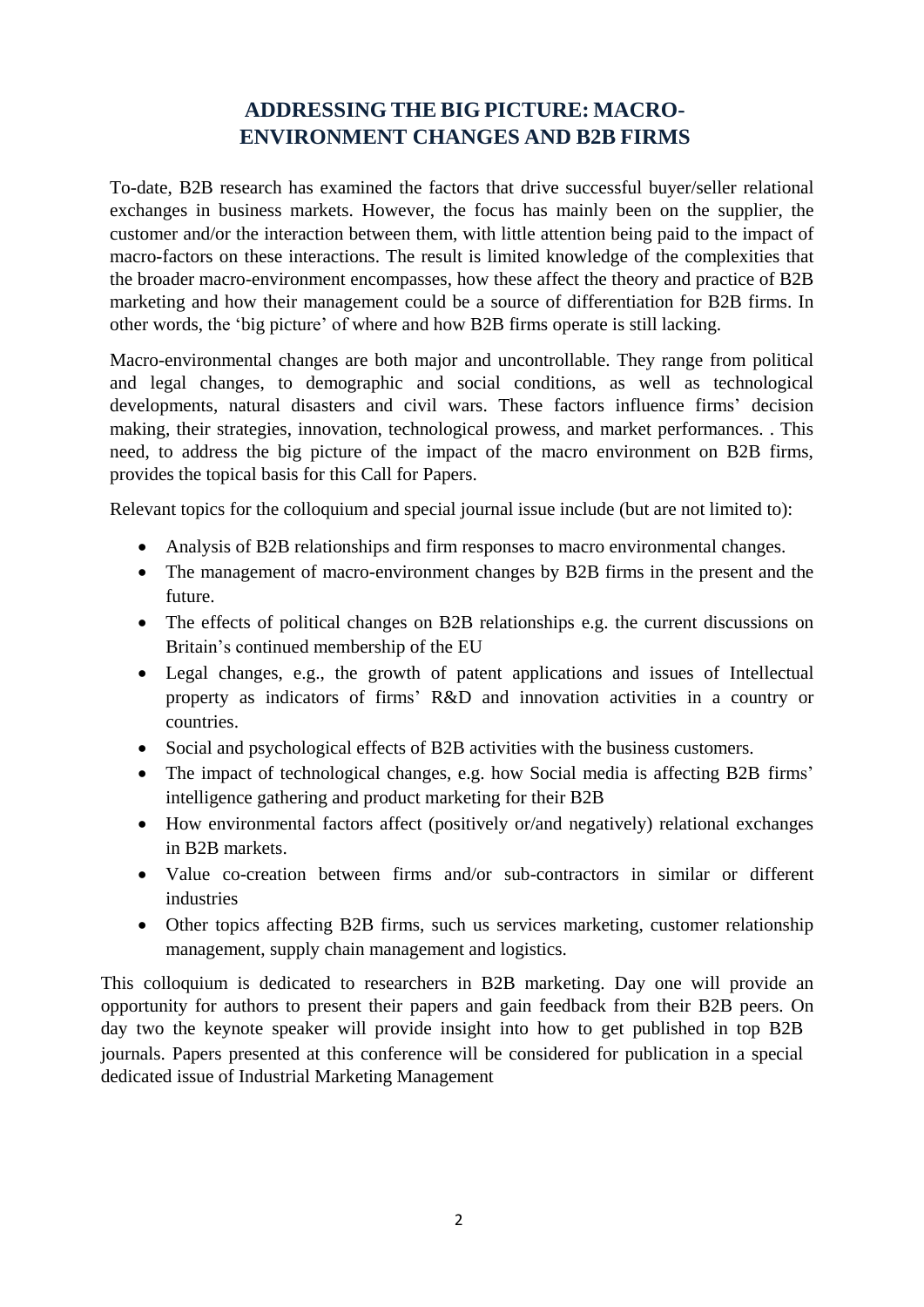### **Programme**

### **Day 1**

| 8.15-8.30         | Welcome and refreshments                          |
|-------------------|---------------------------------------------------|
| 8.30-10.30        | Parallel Session 1 Paper presentation             |
|                   | 10.30-10.45 Coffee break                          |
|                   | 10.45-13.00 Parallel Session 2 Paper presentation |
| 13.00-14.00 Lunch |                                                   |
|                   | 14.00-15.45 Parallel Session 3 Paper presentation |
|                   | 15.45-16.00 Coffee break                          |
|                   | 16.00-17.30 Parallel Session 4 Paper presentation |
| 19.00             | Dinner                                            |

## **Day 2**

| $7:30-8:00$ Refreshment      |                                              |
|------------------------------|----------------------------------------------|
| 8:00 12:00                   | <b>Keynote Session:</b>                      |
|                              | How to get published in a top B2B journal    |
|                              | Chair: Professor Peter Laplaca               |
| $12:00 - 12:15$ Coffee break |                                              |
| 12:15-14.00                  | <b>Keynote Session:</b>                      |
|                              | B2B research needs: Advancing the discipline |
|                              | Chair: Professor Peter Laplaca               |
| 14.00                        | Lunch and close of colloquium                |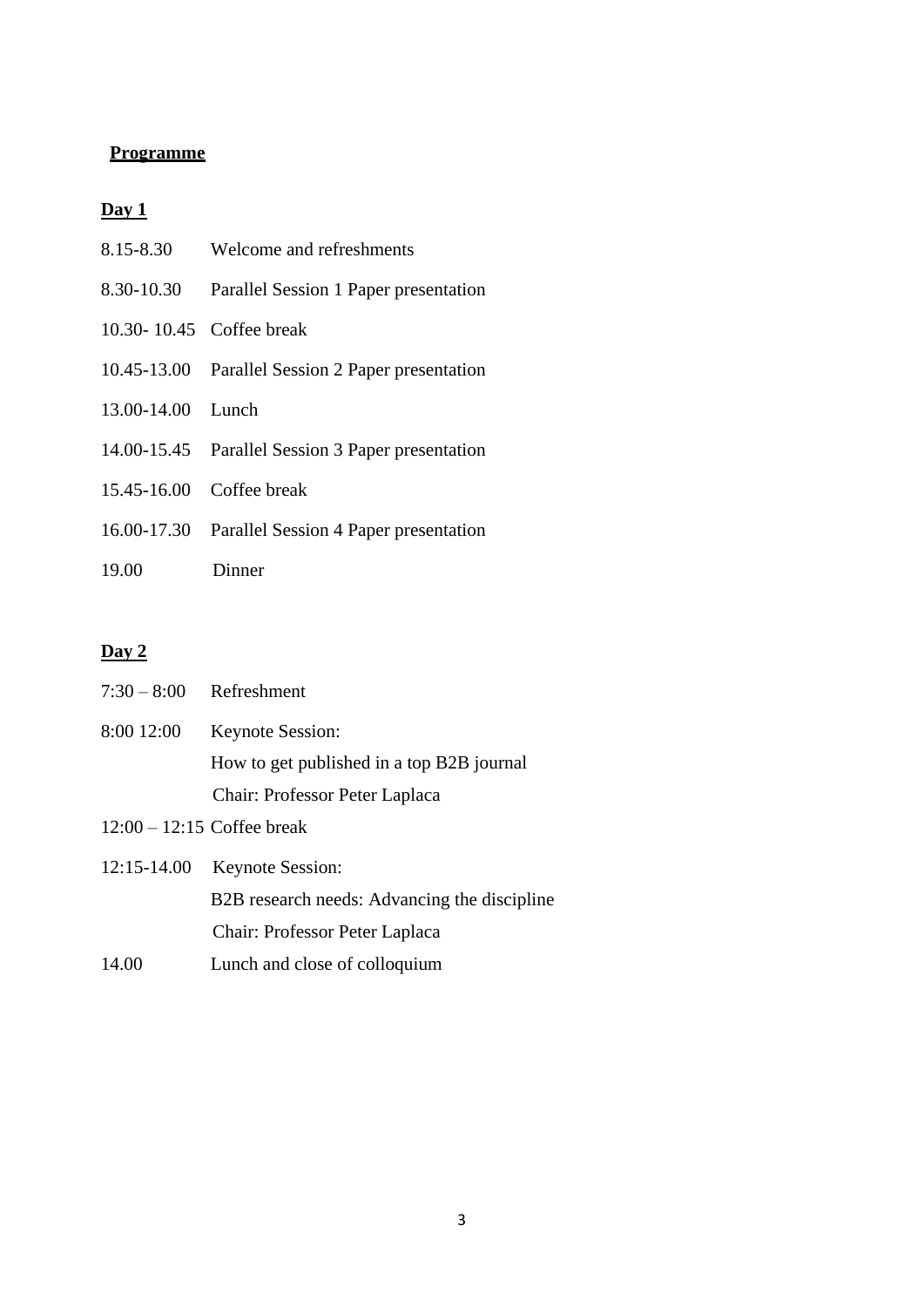### **Deadlines**

- $\bullet$  1<sup>st</sup> May 2016 : Paper submission closes at midnight
- $\bullet$  8 May 2016 : Paper decision notified to authors: The papers will undergo a rapid-response review process by the review panel.
- $\bullet$  31<sup>st</sup> May 2016: Final deadline for revised papers
- $\bullet$  10<sup>th</sup> June 2016: Conference registration deadline

### **Paper Format & Review**

- Paper length is a minimum of 5 pages and maximum of 7 pages.
- Format is expected to follow the standard guidelines for IMM (guidelines can be found at [https://www.elsevier.com/journals/industrial-marketing-](https://www.elsevier.com/journals/industrial-marketing-management/0019-8501/guide-for-authors) [management/0019-8501/guide](https://www.elsevier.com/journals/industrial-marketing-management/0019-8501/guide-for-authors)[for-authors\)](https://www.elsevier.com/journals/industrial-marketing-management/0019-8501/guide-for-authors).
- Papers should be submitted to [kkooli@bournemouth.ac.uk.](mailto:kkooli@bournemouth.ac.uk) Do not submit papers to the IMM paper submission website.
- Manuscripts must be original, unpublished works not concurrently under review for publication at another outlet.
- Success in the review process will not guarantee publication in the special issue, but in order to be accepted for special issue publication, papers need to be presented at the colloquium.

Please address questions regarding the special issue to [kkooli@bournemouth.ac.uk](mailto:kkooli@bournemouth.ac.uk)

### **Colloquium fees**

Academics € 300

PhD students  $\in$  200

To register for the conference please go to [http://b2b2016.sciencesconf.org](http://b2b2016.sciencesconf.org/)

### **IMPORTANT**

**Due to the late registration date, there will be no refund of the fees for cancellation.**